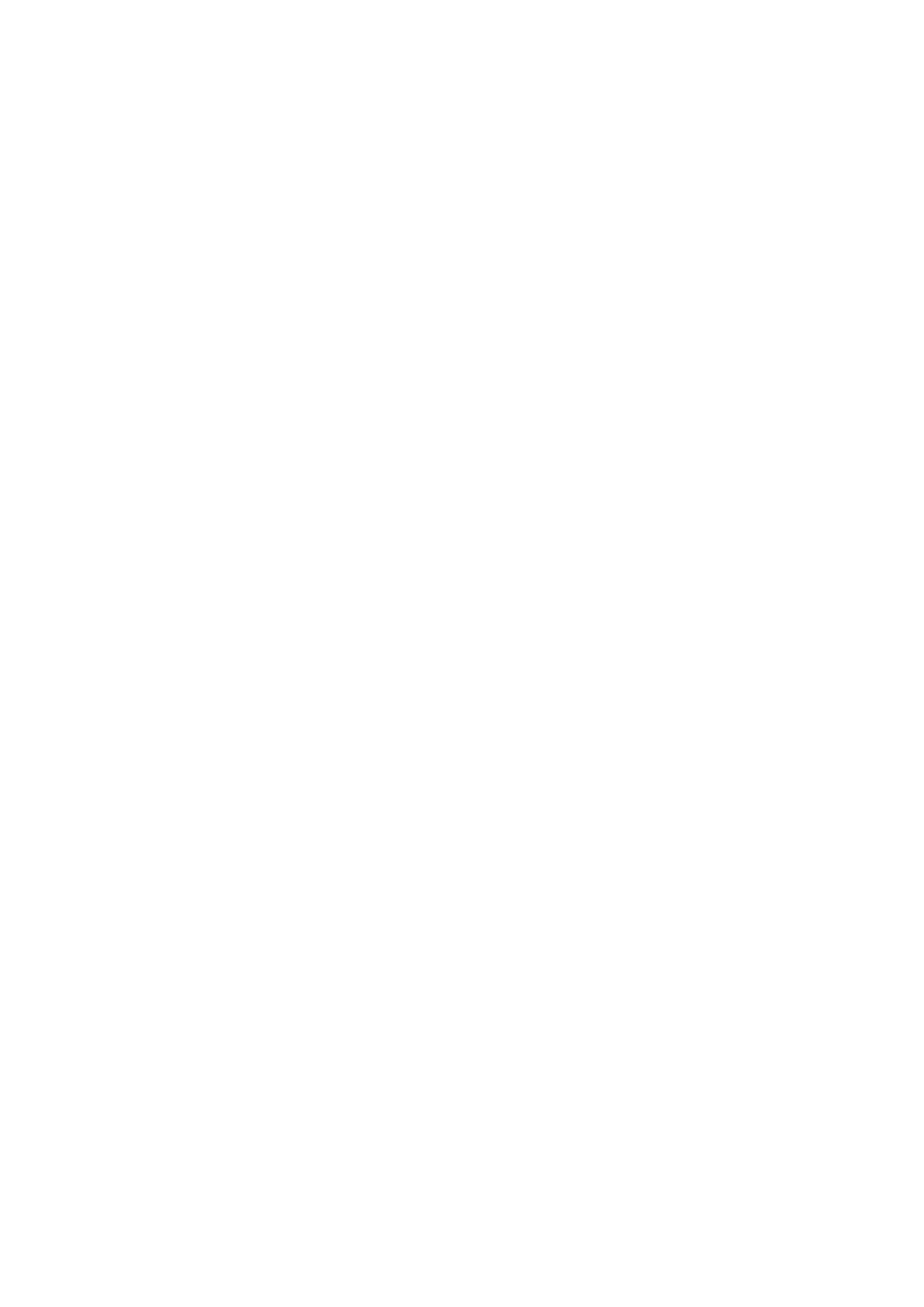# Jersey Multi-Agency Public Protection Arrangements **JMA** Annual Report 2015 March 2016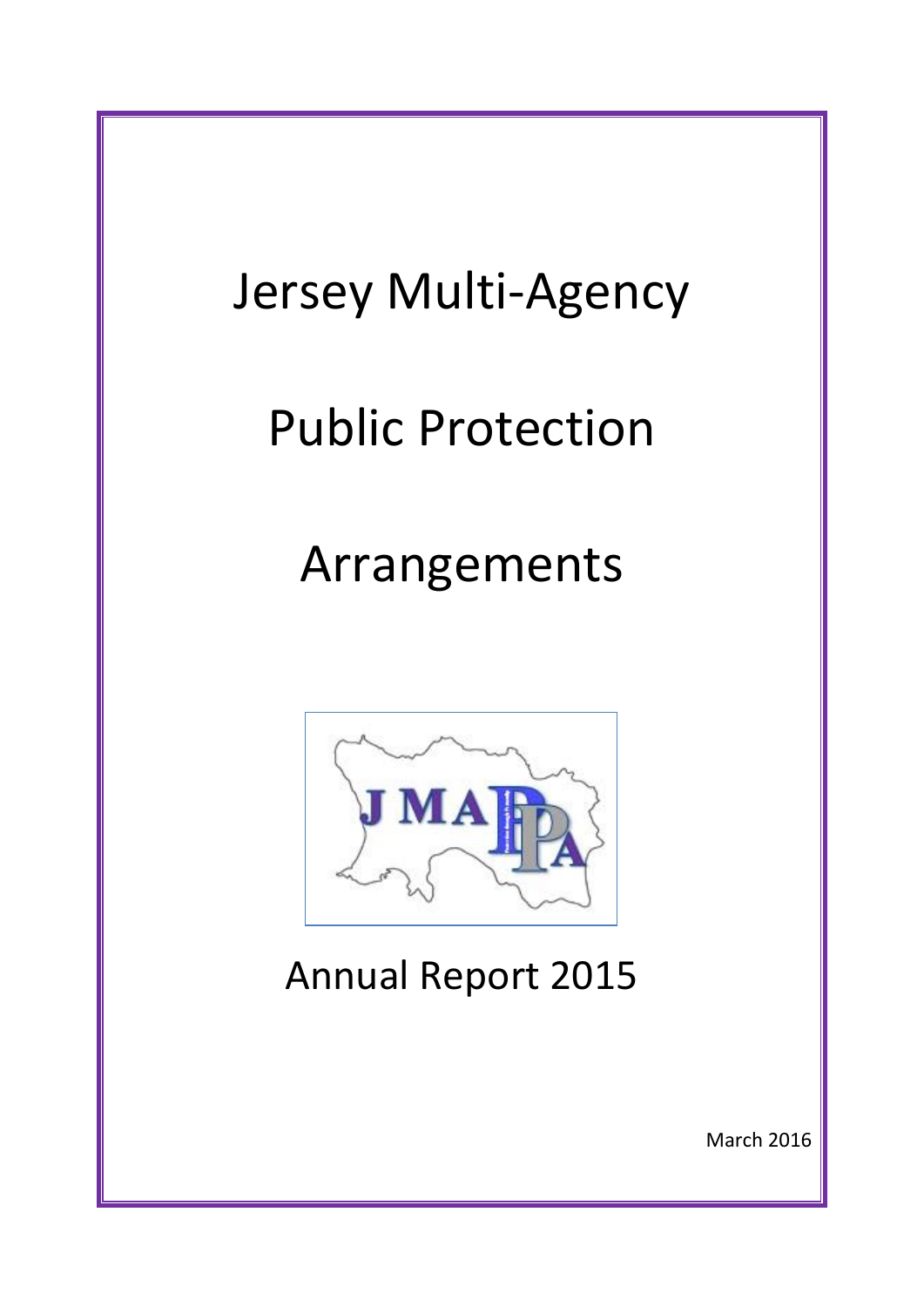

# **JMAPPA Annual Report 2015**

During the fifth year of operation, whilst the number of offenders being managed through this multiagency process saw a slight reduction (9) when compared with 2014, the consequence of this is the number of offenders being managed at level 1 (single agency) increased by 16% or a total of 16.

A total of 185 offenders are now being managed either by single agency - 117 or 68 by JMAPPA.

The reoffending by this cohort of individuals who are being managed through this multi-agency process also remains consistently low – just 6 offenders in 2015, for offences including Public Disorder, drugs, violence and acquisitive crime.

Following the second full year of operation for the Multi-Agency Risk Assessment Conferencing (MARAC) I am also pleased to report the success of this partnership between MARAC and JMAPPA in respect of reducing and combatting domestic abuse, protecting the public and preventing further victimisation of known victims. A reduction in repeat offending is always a good measure of success and the partnership was able to report a 4% reduction in 2015.

An independent review of JMAPPA was commissioned and completed in 2015, led by the UK National leads for MAPPA. Their report was received in October 2015, which included 27 recommendations, many of which have already been addressed and are complete, whilst the remainder will be actioned through 2016.

In 2015, JMAPPA welcomed a new co-ordinator to post from Probation – James Lynch and said goodbye and thanks to the outgoing co-ordinator Adelaide Ormesher.

Finally, it is also appropriate to acknowledge the hard work of front line professionals working in both the statutory and voluntary sector who play such a vital role in JMAPPA. The on-going success of JMAPPA is testament to the hard work and dedication of those professionals at enhancing public protection through this partnership work.

It is important to note that risk can never be completely eradicated but the effective work of JMAPPA partners goes a long way to contributing towards this highly effective partnership in keeping Jersey safe.

Stewart J Gull QPM Detective Superintendent Chair of JMAPPA SMB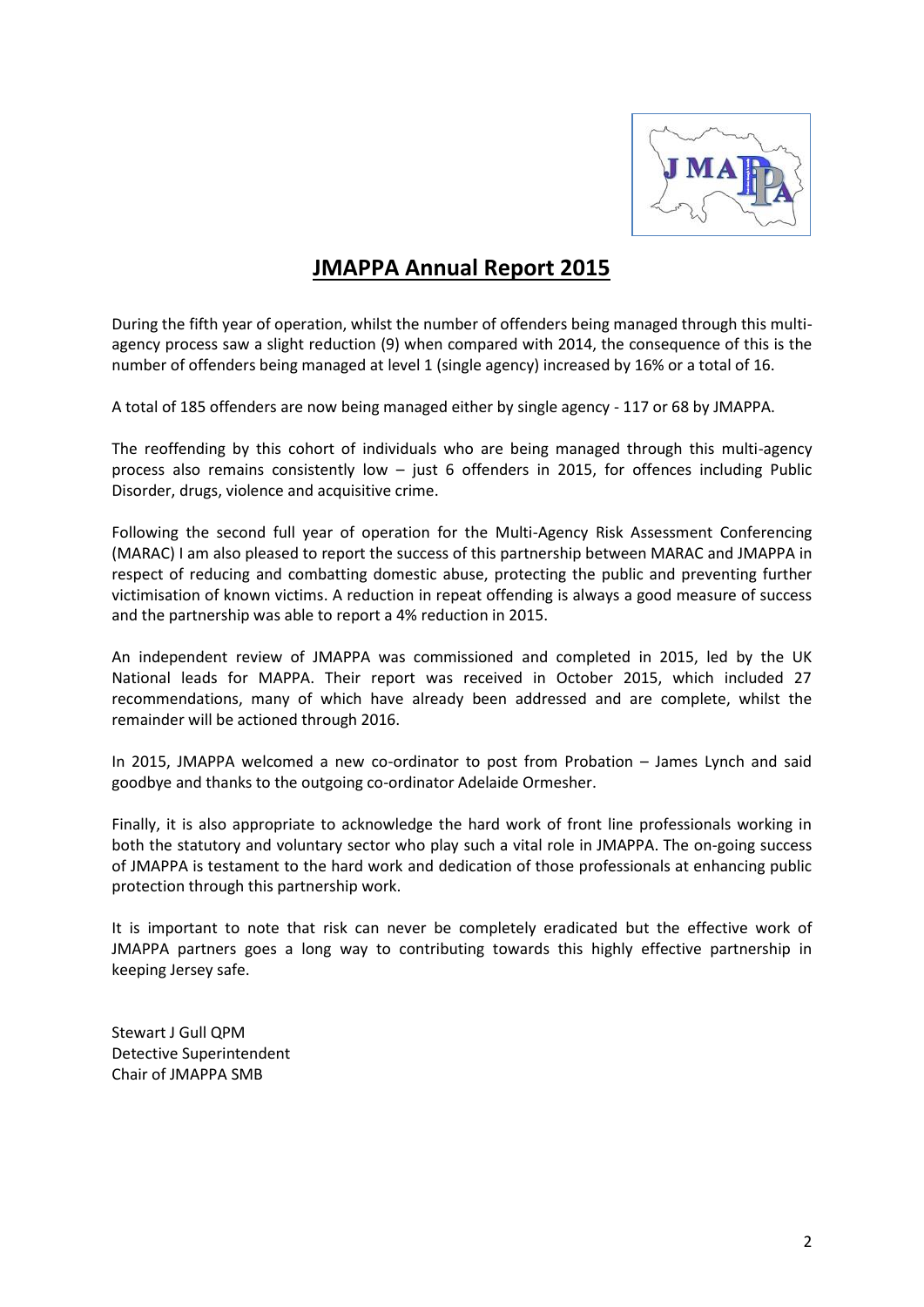#### **What is JMAPPA?**

Jersey's Multi-Agency Public Protection Arrangements (JMAPPA) were implemented in 2011 when the Sex Offenders (Jersey) Law 2010 came into force. In pursuance of Article 28 of that law, arrangements to assess and manage sexual, violent and dangerous offenders, together with potentially dangerous persons were made. The purpose of JMAPPA is to protect the public by reducing the offending behaviour of sexual and violent offenders.

These arrangements were made with the agreement of the Ministers of the departments and with the cooperation of 'Office Holders', departments who have a 'Duty to Cooperate' and 'Interested Parties' as detailed in the aforementioned law.

The Office Holders are the Chief of Police, Chief Probation Officer, Prison Governor and the Chief Officer of Customs and Immigration. The Ministers of the departments who are identified as agencies who have a 'Duty to Cooperate' are Home Affairs, Health and Social Services, Education, Sport and Culture and Social Security. 'Interested Parties' includes, but is not restricted to, the Connétables, Comité des Chefs de Police, together with organisations that provide rented housing accommodation, accommodation for the homeless, support for children in need or at risk, for victims of domestic and sexual violence.

JMAPPA is not a statutory body; rather it is a mechanism through which agencies can, in a coordinated manner, discharge their statutory responsibilities and wider obligations with reference to protecting the public.

The JMAPPA Guidelines were premised on the MAPPA Guidance which is applied in England and Wales. The JMAPPA process is overseen by the Strategic Management Board (SMB) which consists of Chief Officers from the Police, Prison and Probation Services, Customs and Immigration, Social Security, Strategic Housing Unit and Education Departments together with the Community and Social Services Departments.

#### **How JMAPPA works**

JMAPPA-eligible offenders are identified and information about them is shared by the agencies in order to inform the risk assessments and risk management plans of those managing or supervising them.

There are four categories of JMAPPA-eligible offenders:

#### **Category 1 Offenders:** Registered Sex Offenders

This Category includes offenders convicted of a relevant offence as defined in Article 2 of the Sex Offenders (Jersey) Law 2010 and those required to comply with the notification requirements under Articles 13 and 14 of this Law.

#### **Category 2 Offenders:** Violent and Other Sexual Offenders

This Category includes:

- Offenders who are being released from a custodial sentence up to 12 months or more for an offence of violence
- A small number of offenders where the sexual offence itself does not attract registration or where the sentence does not pass the threshold for registration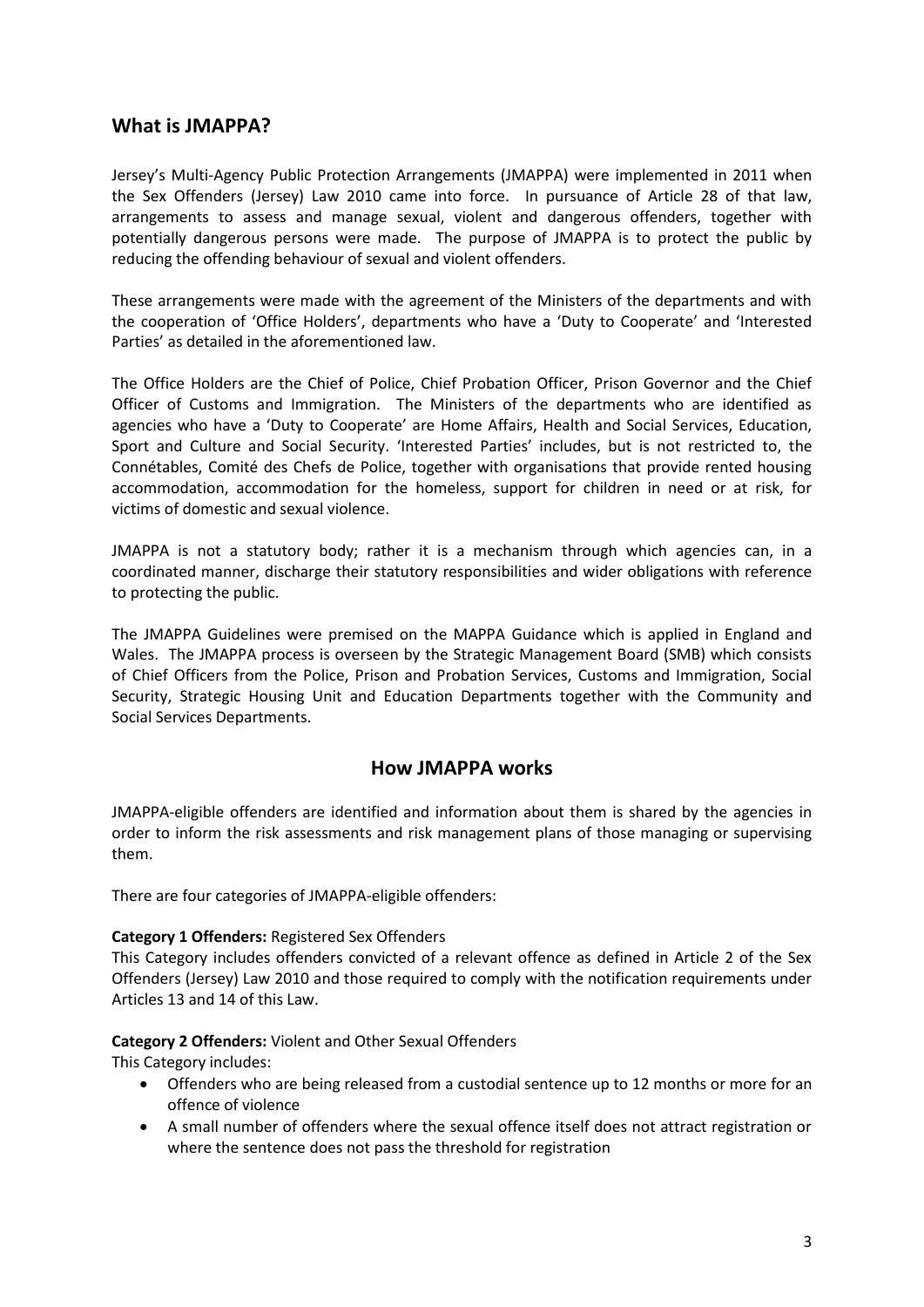#### **Category 3 Offenders:**

This category is comprised of offenders, not in either Category 1 or 2, but who are considered by the referring agency to pose a risk of serious harm to the public which requires active inter-agency management.

To register a Category 3 offender, the referring agency must satisfy the Co-ordinator that:

- 1. the person has committed an offence which indicates that they are capable of causing serious harm to the public; and
- 2. reasonable consideration has indicated that the offender may cause serious harm to the public, which requires a multi-agency approach at level 2 or 3 to manage the risks

The offence may have been committed in any geographical location, which means that offenders convicted abroad could qualify.

Any agency can identify an offender who may qualify for Category 3.

#### **Category - Potentially Dangerous Persons (PDPs):**

Association of Chief Police Officers (2007) *- Guidance on Protecting the Public: Managing Sexual and Violent Offenders* defines a PDP as:

" **….**a person who has not been convicted of, or cautioned for, any offence placing them in one of the three JMAPPA categories (see above), but whose behaviour gives reasonable grounds for believing that there is a present likelihood of them committing an offence or offences that will cause serious harm"

Serious harm can be defined as an event, which is life threatening and/or traumatic, from which recovery, whether physical or psychological, can be expected to be difficult or impossible. Risk of serious harm is the likelihood of this event happening. It should be recognised that the risk of serious harm is a dynamic concept and should be kept under regular review.

#### **Management Levels**

There are three management levels intended to ensure that resources are focused upon the cases where they are most needed. Although there is a correlation between the level of risk and the level of JMAPPA management, the level of risks do not equate directly to the levels of JMAPPA management. This means that not all high-risk cases will need to be managed at level 2 or 3. **Level 1** involves single agency management (ie no JMAPPA meetings or resources); **Level 2** is where the active involvement of more than one agency is required to manage the offender but the risk management plans do not require the attendance and commitment of resources at a senior level. Where senior management oversight or an exceptional amount of resource is required, the case would be managed at **Level 3.**

#### **JMAPPA 5 year review**

In 2015 the JMAPPA Strategic Management Board (SMB) commissioned a comprehensive five year review of the JMAPPA arrangements; the last review having been completed in 2011. The 2015 review was conducted by Sally Lester and Duncan Sheppard, the joint heads of MAPPA for the UK.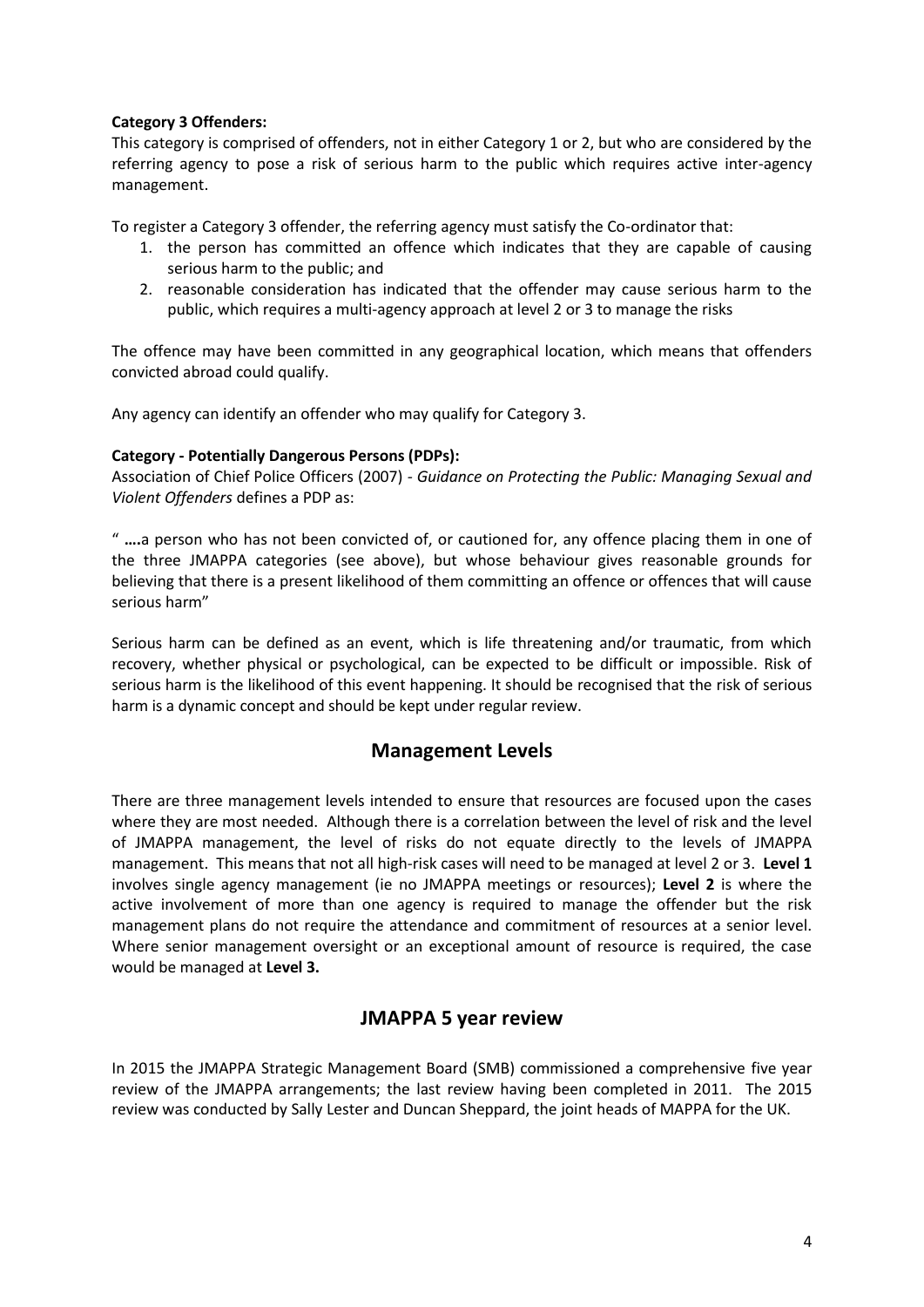The reviewers visited Jersey for three days in June 2015 during which time they interviewed front line staff and managers from a number of agencies, observed JMAPPA meetings and reviewed the JMAPPA records.

The final review document was published in September 2015. In broad terms, the reviewers praised the progress made since JMAPPA's inception, the positive 'buy in' from involved agencies and the thoroughness of the JMAPPA process.

The reviewers also provided guidance on the development of JMAPPA over the coming years and made a total of 27 recommendations to the SMB covering strategic and operational areas.

The recommendations have been accepted and actioned by the SMB resulting in some immediate changes to practice, the piloting of other developments and the implementation of longer term strategic plans.

## **Management of JMAPPA Subjects during 2015**

The total number of individuals dealt with via the higher JMAPPA levels in 2015 was 68, a decrease from 77 in 2014 (11%).

The total of level 2 and level 3 multi-agency meetings to manage these individuals for 2015 was 135, a decrease on 2014 of 8 (5%). Referrals reduced by 5, from 67 to 62, compared to 2014 (2%).

In summary, 2015 saw a reduction in the numbers of individuals managed through the higher JMAPPA levels with a subsequent reduction in the number of multi-agency meetings required to consider those individuals. The most likely explanation for this reduction is the introduction in November 2015 of a formalised screening of JMAPPA referrals as recommended in the 2015 five year review. The aim of this screening is to ensure that only individuals whose risk requires management at the higher levels progress to this stage thereby limiting the over management of cases and the unnecessary allocation of multi-agency resources through the JMAPPA process.

Figures 1, 3 and 4 provide a breakdown of the offence types dealt with through the JMAPPA process. As reflected in the data, the core business of JMAPPA remains the management of sexual and serious violent offending. Of note is the overlap between non-domestic and domestic violence offenders; 18% of JMAPPA meetings featured offenders with both domestic and non-domestic violent histories. Overall, domestic violence featured in 28% of all JMAPPA level 2 and 3 cases.

Figure 2 outlines the referral source for JMAPPA cases. Unsurprisingly, the overwhelming majority of cases enter the JMAPPA process through the criminal justice system with over half of all referrals being in relation to prisoners approaching release.

Figure 5 outlines the number of cases by agency being managed at JMAPPA Level 1 at the end of 2015.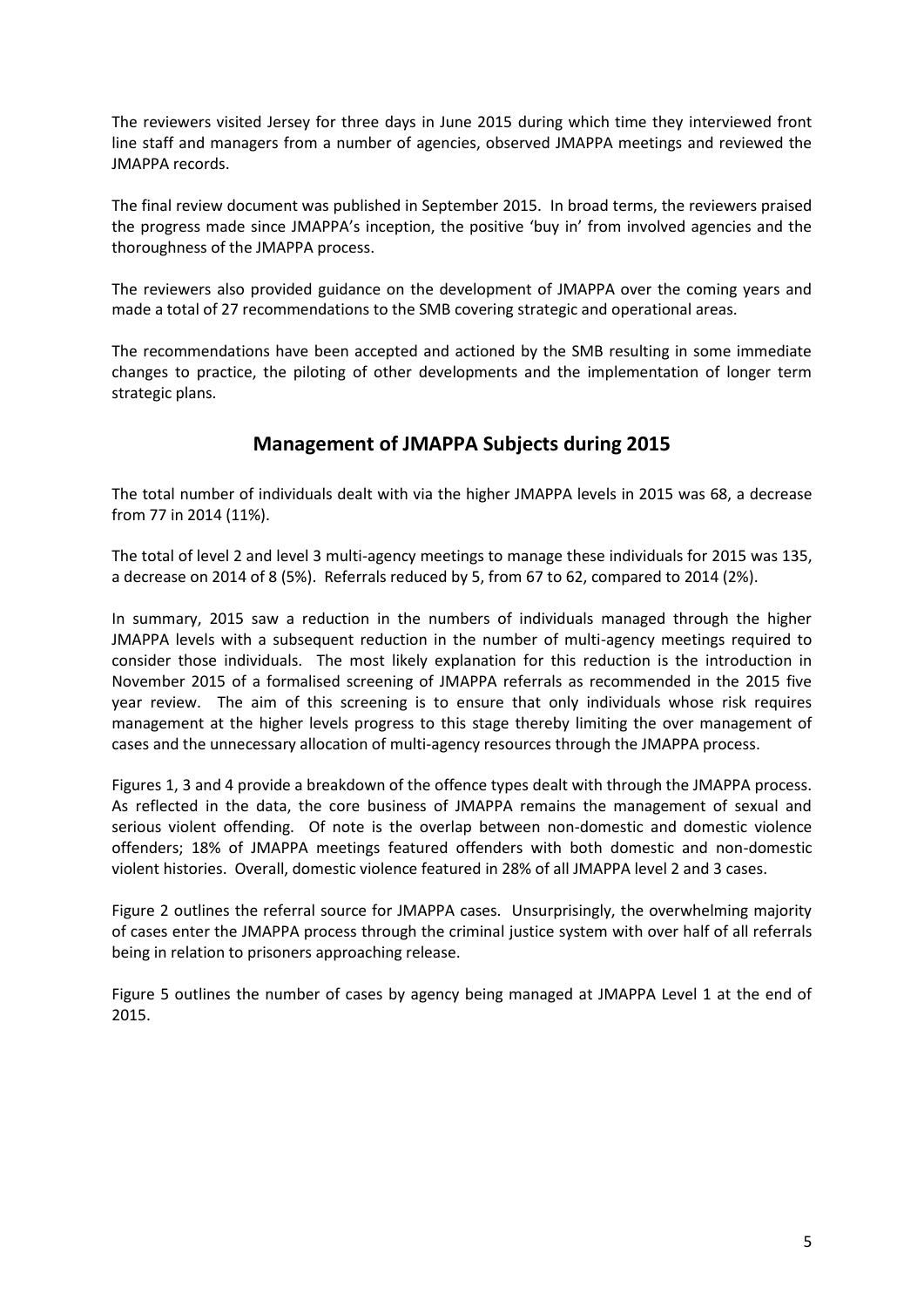

## **JMAPPA Data 2015**

**Referrals**





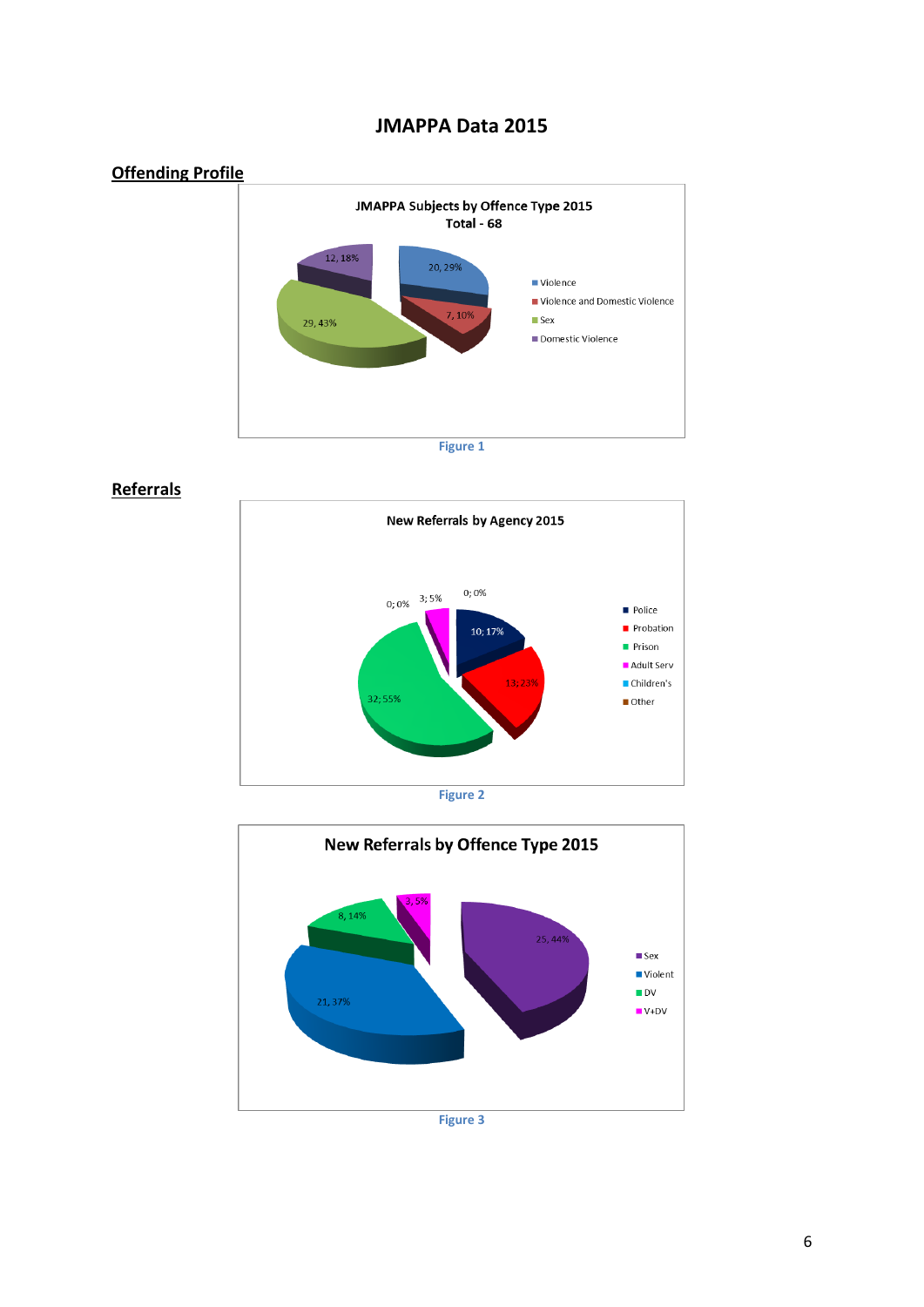#### **Level 2 and 3 meetings**



#### **Level 1 Nominals**



**Serious Incident Reviews (SIR)**

The JMAPPA guidance requires the SMB to commission a mandatory Serious Incident Review (SIR) if the following criteria are met:

- The JMAPPA subject (in any category) was being managed at level 2 or 3 when the offence was committed or at any time in the 28 days before the offence was committed.
- The offence is murder, attempted murder, manslaughter, rape, or attempted rape.

During 2015 there were no instances of offending which met the above criteria and no SIRs, either mandatory or discretionary, were commissioned.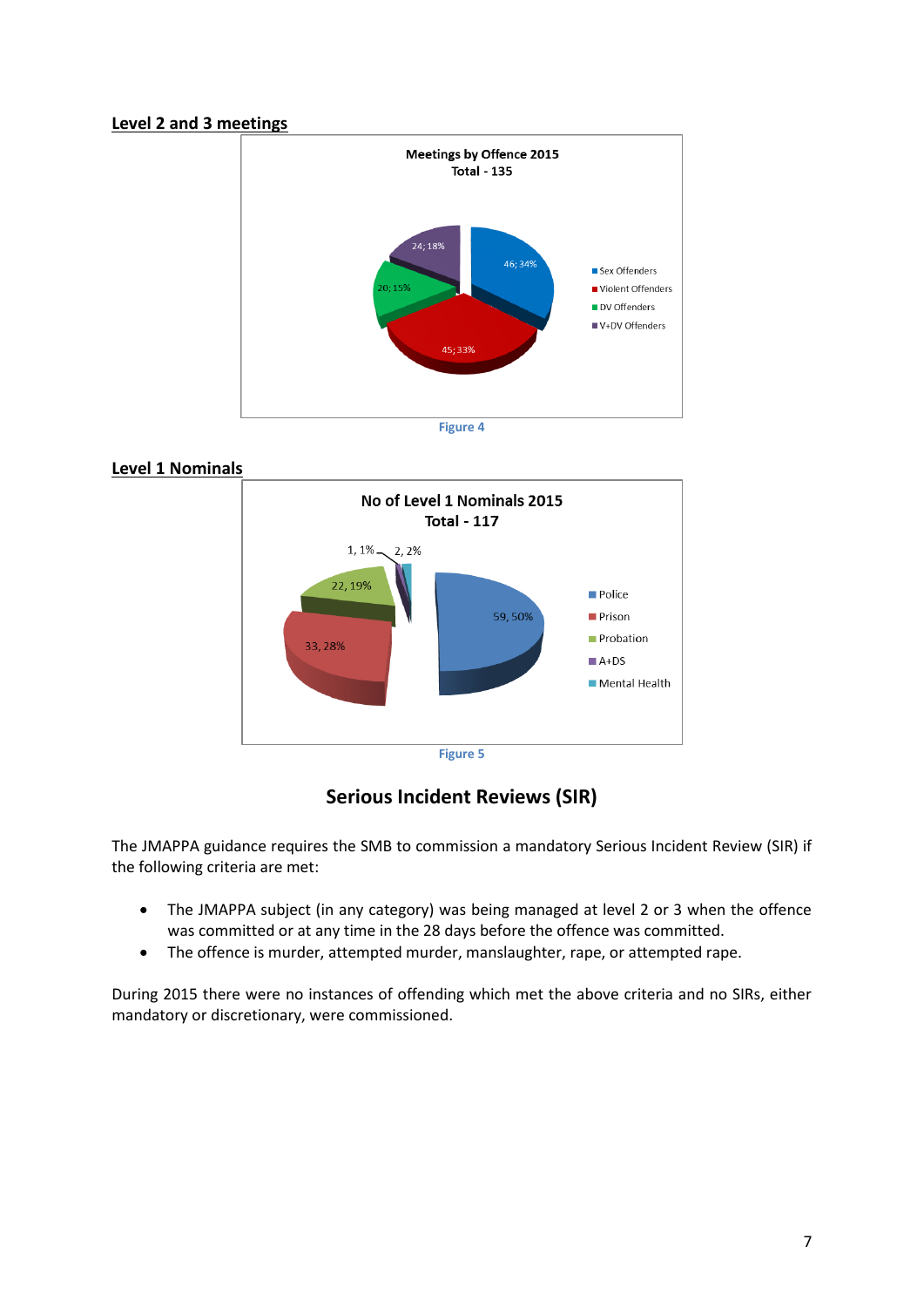#### **Reconvictions**



Over the 2015 period there were instances of reoffending by six individuals subject to the level 2 JMAPPA process. These offences covered a range of categories including public order, drugs, violence and acquisitive crimes.

This represents a 9% reconviction rate for level 2 JMAPPA cases in 2015. This rate does not significantly vary from previous years; the average annual reconviction rate since JMAPPA's introduction being 10%.

While any instance of reoffending is of concern, none of the cases of reoffending in 2015 could be considered to be at the higher end of the scale of seriousness and, as stated, none warranted the commissioning of a SIR.

#### **Multi-Agency Risk Assessment Conferencing (MARAC)**

A MARAC is a meeting where information is shared on the highest risk domestic abuse cases between representatives of a number of agencies, Police, Health, Social Security, Probation, Social Services, Education, Andium Homes, Alcohol and Drugs, The Refuge, IDVA's and other statutory and voluntary sectors. After sharing all relevant information they have about a victim, the representatives discuss options for increasing the safety of the victim and turn these into a coordinated action plan. The primary focus of the MARAC is to safeguard the victim.

Since its introduction in January 2014, the Jersey MARAC has become the established multi-agency process for the safeguarding of domestic abuse victims. In 2015 the Jersey MARAC underwent a review by the UK MARAC umbrella organisation 'Safelives'; the feedback from the review was overwhelmingly positive and highlighted the rapid progress made in establishing the process.

There remain very close links between the JMAPPA and MARAC processes; the JMAPPA coordinator is a standard attendee at the monthly MARAC meeting and is a sitting member of the MARAC steering group.